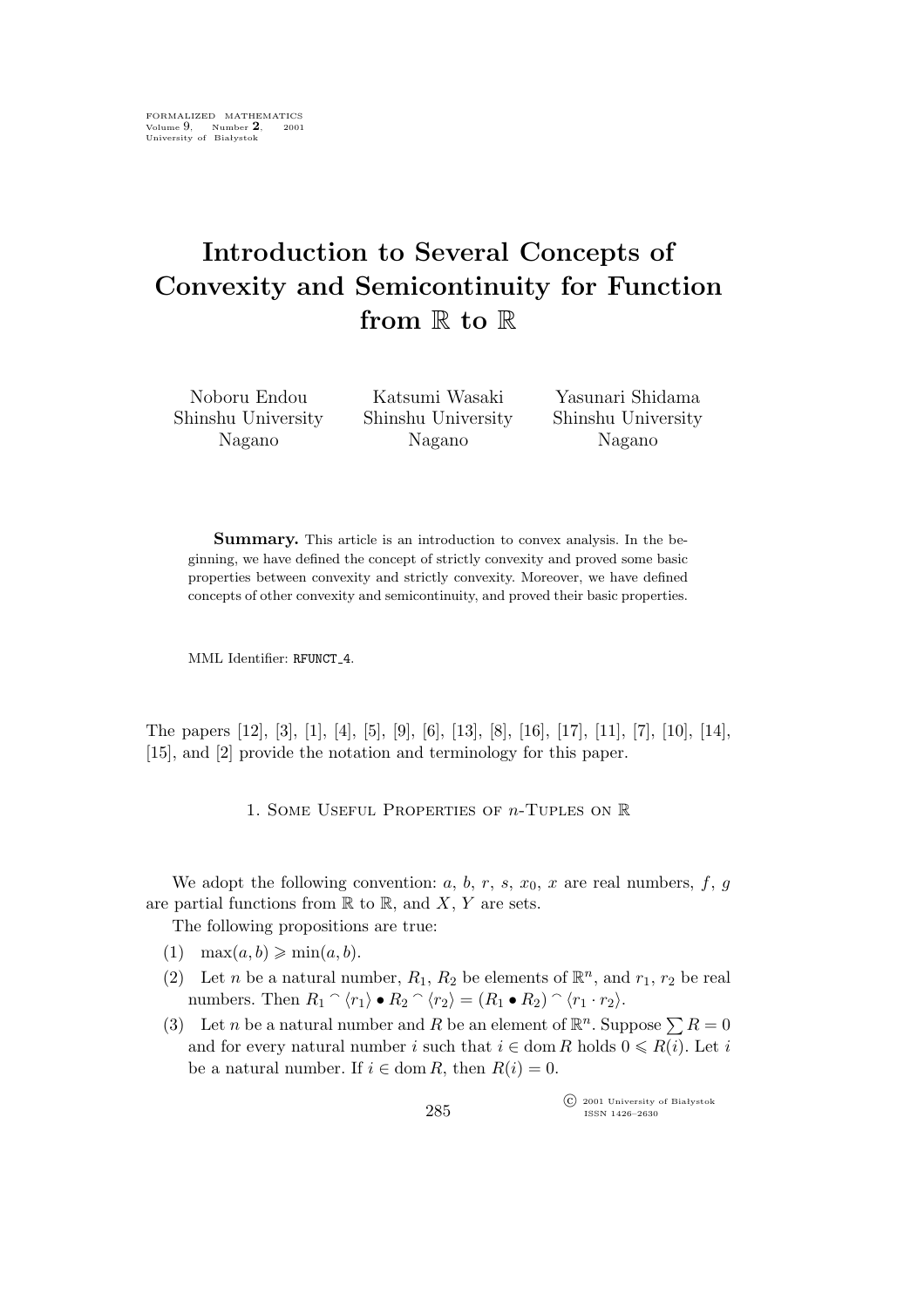## 286 **noboru endou** *et al.* **noboru endou** *et al.*

- (4) Let *n* be a natural number and *R* be an element of  $\mathbb{R}^n$ . Suppose that for every natural number i such that  $i \in \text{dom } R$  holds  $0 = R(i)$ . Then  $R = n \mapsto (0$  **qua** real number).
- (5) For every natural number *n* and for every element R of  $\mathbb{R}^n$  holds  $n \mapsto$ (0 **qua** real number)  $\bullet R = n \mapsto (0 \text{ qua real number}).$

## 2. Convex and Strictly Convex Functions

Let us consider f, X. We say that f is strictly convex on X if and only if the conditions (Def. 1) are satisfied.

(Def. 1)(i)  $X \subseteq \text{dom } f$ , and

(ii) for every real number p such that  $0 < p$  and  $p < 1$  and for all real numbers r, s such that  $r \in X$  and  $s \in X$  and  $p \cdot r + (1 - p) \cdot s \in X$  and  $r \neq s$  holds  $f(p \cdot r + (1 - p) \cdot s) < p \cdot f(r) + (1 - p) \cdot f(s)$ .

We now state a number of propositions:

- (6) If f is strictly convex on X, then f is convex on X.
- (7) Let a, b be real numbers and f be a partial function from  $\mathbb R$  to  $\mathbb R$ . Then f is strictly convex on  $[a,b]$  if and only if the following conditions are satisfied:
- (i)  $[a,b] \subseteq \text{dom } f$ , and
- (ii) for every real number p such that  $0 < p$  and  $p < 1$  and for all real numbers r, s such that  $r \in [a, b]$  and  $s \in [a, b]$  and  $r \neq s$  holds  $f(p \cdot r +$  $(1-p) \cdot s$   $\lt p \cdot f(r) + (1-p) \cdot f(s)$ .
- (8) Let X be a set and f be a partial function from  $\mathbb R$  to  $\mathbb R$ . Then f is convex on  $X$  if and only if the following conditions are satisfied:
- (i)  $X \subseteq \text{dom } f$ , and
- (ii) for all real numbers a, b, c such that  $a \in X$  and  $b \in X$  and  $c \in X$  and  $a < b$  and  $b < c$  holds  $f(b) \leqslant \frac{c-b}{c-a}$  $\frac{c-b}{c-a} \cdot f(a) + \frac{b-a}{c-a} \cdot f(c).$
- (9) Let X be a set and f be a partial function from  $\mathbb R$  to  $\mathbb R$ . Then f is strictly convex on  $X$  if and only if the following conditions are satisfied:
- (i)  $X \subseteq \text{dom } f$ , and
- (ii) for all real numbers a, b, c such that  $a \in X$  and  $b \in X$  and  $c \in X$  and  $a < b$  and  $b < c$  holds  $f(b) < \frac{c-b}{c-a}$  $\frac{c-b}{c-a} \cdot f(a) + \frac{b-a}{c-a} \cdot f(c).$
- (10) If f is strictly convex on X and  $Y \subseteq X$ , then f is strictly convex on Y.
- (11) f is strictly convex on X iff  $f r$  is strictly convex on X.
- (12) If  $0 < r$ , then f is strictly convex on X iff r f is strictly convex on X.
- (13) If f is strictly convex on X and g is strictly convex on X, then  $f + g$  is strictly convex on X.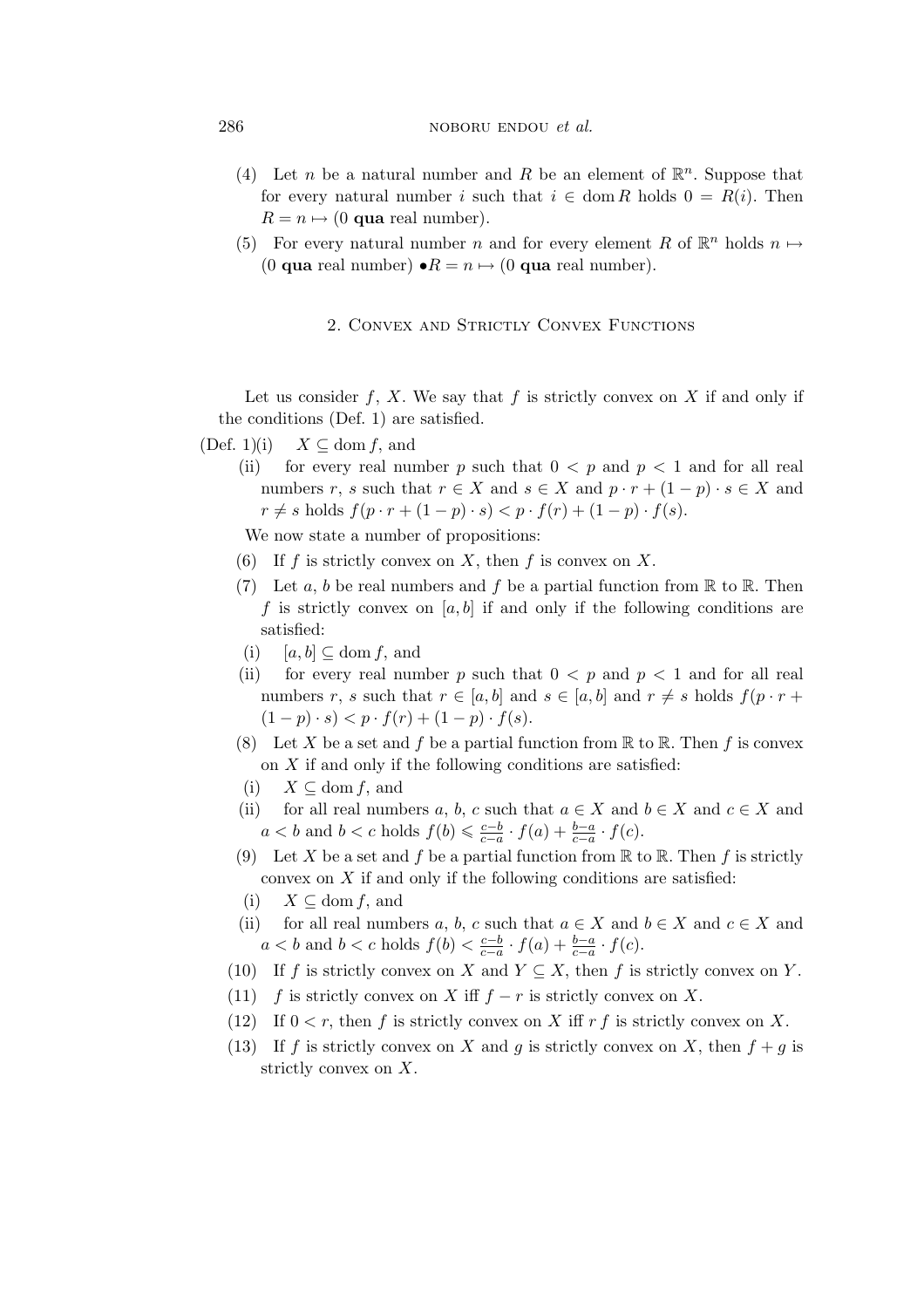- (14) If f is strictly convex on X and g is convex on X, then  $f + g$  is strictly convex on X.
- (15) Suppose f is strictly convex on X but g is strictly convex on X but  $a > 0$ and  $b \ge 0$  or  $a \ge 0$  and  $b > 0$ . Then  $af + bg$  is strictly convex on X.
- (16)  $f$  is convex on X if and only if the following conditions are satisfied:
	- (i)  $X \subseteq \text{dom } f$ , and
- (ii) for all a, b, r such that  $a \in X$  and  $b \in X$  and  $r \in X$  and  $a < r$  and *r* < *b* holds  $\frac{f(r)-f(a)}{r-a}$  ≤  $\frac{f(b)-f(a)}{b-a}$ *b*<sup>−</sup>a</sub> and  $\frac{f(b)-f(a)}{b-a}$  ≤  $\frac{f(b)-f(r)}{b-r}$  $\frac{f(-f(T))}{b-r}$
- $(17)$  f is strictly convex on X if and only if the following conditions are satisfied:
	- (i)  $X \subseteq$  dom *f*, and
	- (ii) for all a, b, r such that  $a \in X$  and  $b \in X$  and  $r \in X$  and  $a < r$  and *r* < *b* holds  $\frac{f(r)-f(a)}{r-a} < \frac{f(b)-f(a)}{b-a}$ *b*<sup>−</sup>*f*(*a*) and  $\frac{f(b)-f(a)}{b-a} < \frac{f(b)-f(r)}{b-r}$ <sup>*j*−*J*(r)</sup><sub>*b*−r</sub>.
- (18) Let f be a partial function from  $\mathbb R$  to  $\mathbb R$ . Suppose f is total. Then for every natural number *n* and for all elements  $P$ ,  $E$ ,  $F$  of  $\mathbb{R}^n$  such that  $\sum P = 1$  and for every natural number i such that  $i \in \text{dom } P$  holds  $P(i) \geq 0$  and  $F(i) = f(E(i))$  holds  $f(\sum (P \cdot E)) \leq \sum (P \cdot F)$  if and only if f is convex on  $\mathbb{R}$ .
- (19) Let f be a partial function from  $\mathbb R$  to  $\mathbb R$ , I be an interval, and a be a real number. Suppose there exist real numbers  $x_1, x_2$  such that  $x_1 \in I$  and  $x_2 \in I$  and  $x_1 < a$  and  $a < x_2$  and f is convex on I. Then f is continuous in a.
- 3. Definitions of Several Convexity and Semicontinuity Concepts

Let us consider f, X. We say that f is quasiconvex on X if and only if the conditions (Def. 2) are satisfied.

- (Def. 2)(i)  $X \subseteq \text{dom } f$ , and
	- (ii) for every real number p such that  $0 < p$  and  $p < 1$  and for all real numbers r, s such that  $r \in X$  and  $s \in X$  and  $p \cdot r + (1 - p) \cdot s \in X$  holds  $f(p \cdot r + (1 - p) \cdot s) \leqslant \max(f(r), f(s)).$

Let us consider f, X. We say that f is strictly quasiconvex on X if and only if the conditions (Def. 3) are satisfied.

(Def. 3)(i)  $X \subseteq \text{dom } f$ , and

(ii) for every real number p such that  $0 < p$  and  $p < 1$  and for all real numbers r, s such that  $r \in X$  and  $s \in X$  and  $p \cdot r + (1 - p) \cdot s \in X$  and  $f(r) \neq f(s)$  holds  $f(p \cdot r + (1 - p) \cdot s) < \max(f(r), f(s)).$ 

Let us consider  $f, X$ . We say that  $f$  is strongly quasiconvex on  $X$  if and only if the conditions (Def. 4) are satisfied.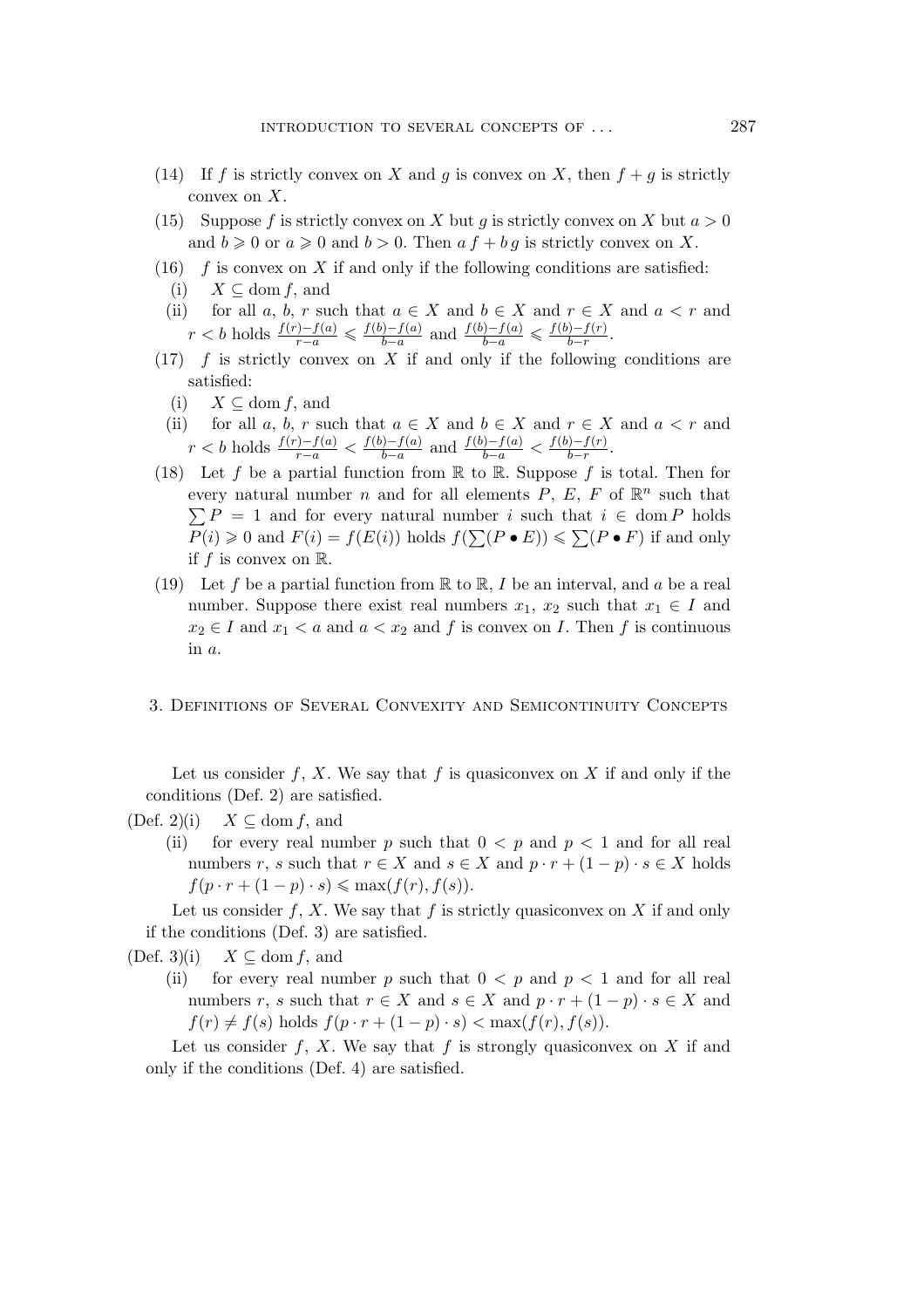$(Def. 4)(i)$   $X \subseteq \text{dom } f$ , and

(ii) for every real number p such that  $0 < p$  and  $p < 1$  and for all real numbers r, s such that  $r \in X$  and  $s \in X$  and  $p \cdot r + (1 - p) \cdot s \in X$  and  $r \neq s$  holds  $f(p \cdot r + (1 - p) \cdot s) < \max(f(r), f(s)).$ 

Let us consider f,  $x_0$ . We say that f is upper semicontinuous in  $x_0$  if and only if:

(Def. 5)  $x_0 \in \text{dom } f$  and for every r such that  $0 < r$  there exists s such that  $0 < s$ and for every x such that  $x \in \text{dom } f$  and  $|x-x_0| < s$  holds  $f(x_0) - f(x) < r$ .

Let us consider f, X. We say that f is upper semicontinuous on X if and only if:

(Def. 6)  $X \subseteq \text{dom } f$  and for every  $x_0$  such that  $x_0 \in X$  holds  $f \upharpoonright X$  is upper semicontinuous in  $x_0$ .

Let us consider f,  $x_0$ . We say that f is lower semicontinuous in  $x_0$  if and only if:

(Def. 7)  $x_0 \in \text{dom } f$  and for every r such that  $0 < r$  there exists s such that  $0 < s$ and for every x such that  $x \in \text{dom } f$  and  $|x-x_0| < s$  holds  $f(x)-f(x_0) < r$ .

Let us consider  $f, X$ . We say that  $f$  is lower semicontinuous on  $X$  if and only if:

(Def. 8)  $X \subseteq \text{dom } f$  and for every  $x_0$  such that  $x_0 \in X$  holds  $f \upharpoonright X$  is lower semicontinuous in  $x_0$ .

The following propositions are true:

- (20) Let given  $x_0$ , f. Then f is upper semicontinuous in  $x_0$  and f is lower semicontinuous in  $x_0$  if and only if f is continuous in  $x_0$ .
- (21) Let given X, f. Then f is upper semicontinuous on X and f is lower semicontinuous on  $X$  if and only if  $f$  is continuous on  $X$ .
- (22) For all X, f such that f is strictly convex on X holds f is strongly quasiconvex on X.
- (23) For all X, f such that f is strongly quasiconvex on X holds f is quasiconvex on X.
- (24) For all X, f such that f is convex on X holds f is strictly quasiconvex on X.
- (25) For all X, f such that f is strongly quasiconvex on X holds f is strictly quasiconvex on X.
- (26) Let given X, f. Suppose f is strictly quasiconvex on X and f is one-toone. Then  $f$  is strongly quasiconvex on  $X$ .

## **REFERENCES**

[1] Grzegorz Bancerek and Krzysztof Hryniewiecki. Segments of natural numbers and finite sequences. *Formalized Mathematics*, 1(**1**):107–114, 1990.